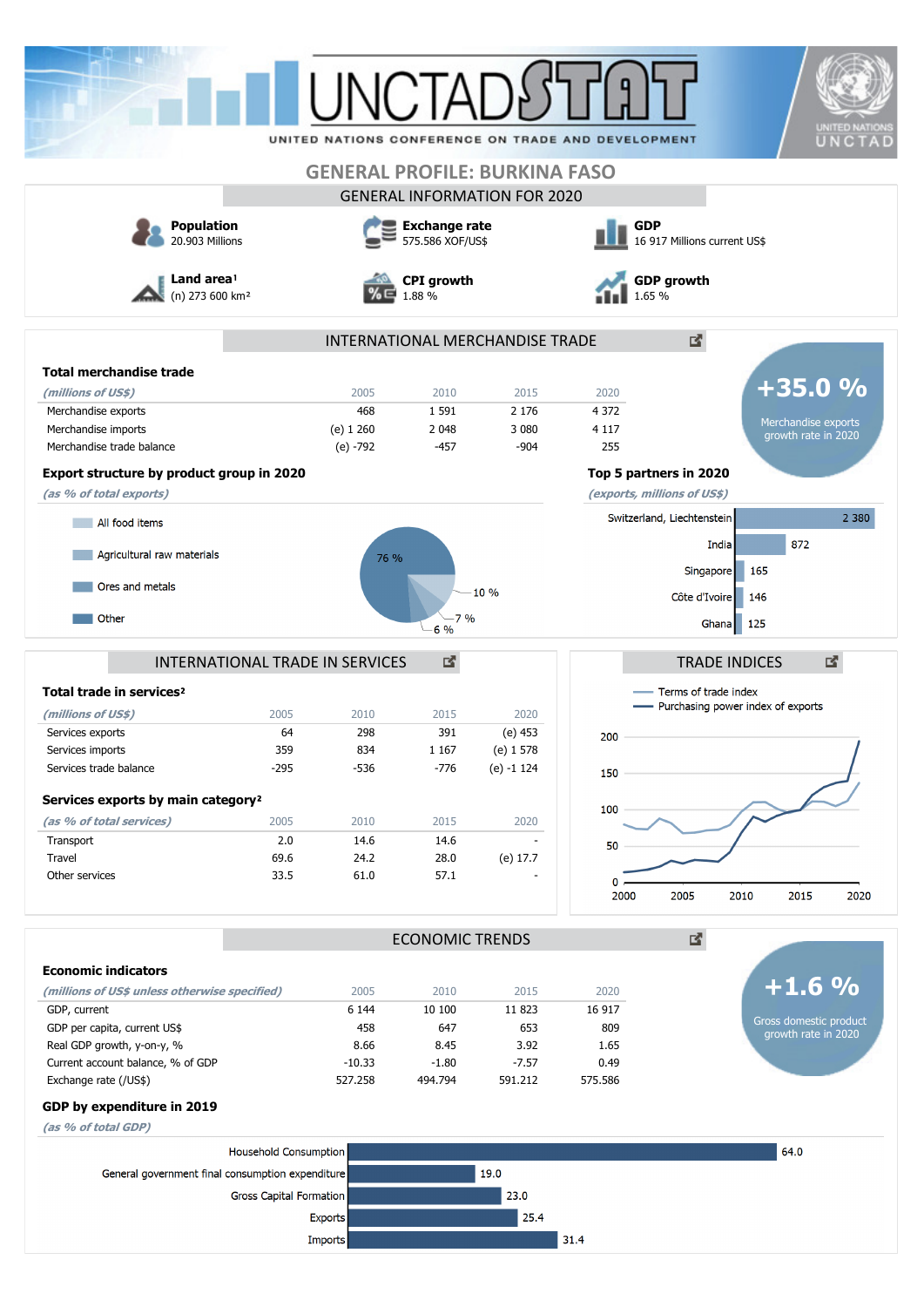

#### OTHER INDICATORS

| <b>Maritime transport indicators</b>                               |                      |           |           |          |                                                    |
|--------------------------------------------------------------------|----------------------|-----------|-----------|----------|----------------------------------------------------|
|                                                                    | 2005                 | 2010      | 2015      | 2020     | ш                                                  |
| Merchant fleet, national flag (thousands of DWT)                   | $\ddot{\phantom{a}}$ | $\cdot$ . | $\cdot$ . | $\cdot$  |                                                    |
| Liner shipping connectivity index (maximum $2006 = 100$ for China) | $\cdot$ .            | $\cdot$ . |           |          | Share of the total world<br>merchant fleet in 2020 |
| Container port throughput (TEU)                                    | $\cdot$              | $\cdots$  | $\cdot$ . |          |                                                    |
| <b>Information economy indicators</b>                              |                      |           |           |          |                                                    |
| (as  % of)                                                         | 2005                 | 2010      | 2015      | 2020     |                                                    |
| Share of ICT goods, % of total exports                             | 0.18                 | 0.01      | 0.02      | $\cdot$  |                                                    |
| Share of ICT goods, % of total imports                             | 4.50                 | 2.54      | 3.25      | $\cdots$ |                                                    |
| Share of workforce involved in the ICT sector                      | $\cdot$              | $\cdots$  | $\cdot$ . | $\cdots$ |                                                    |